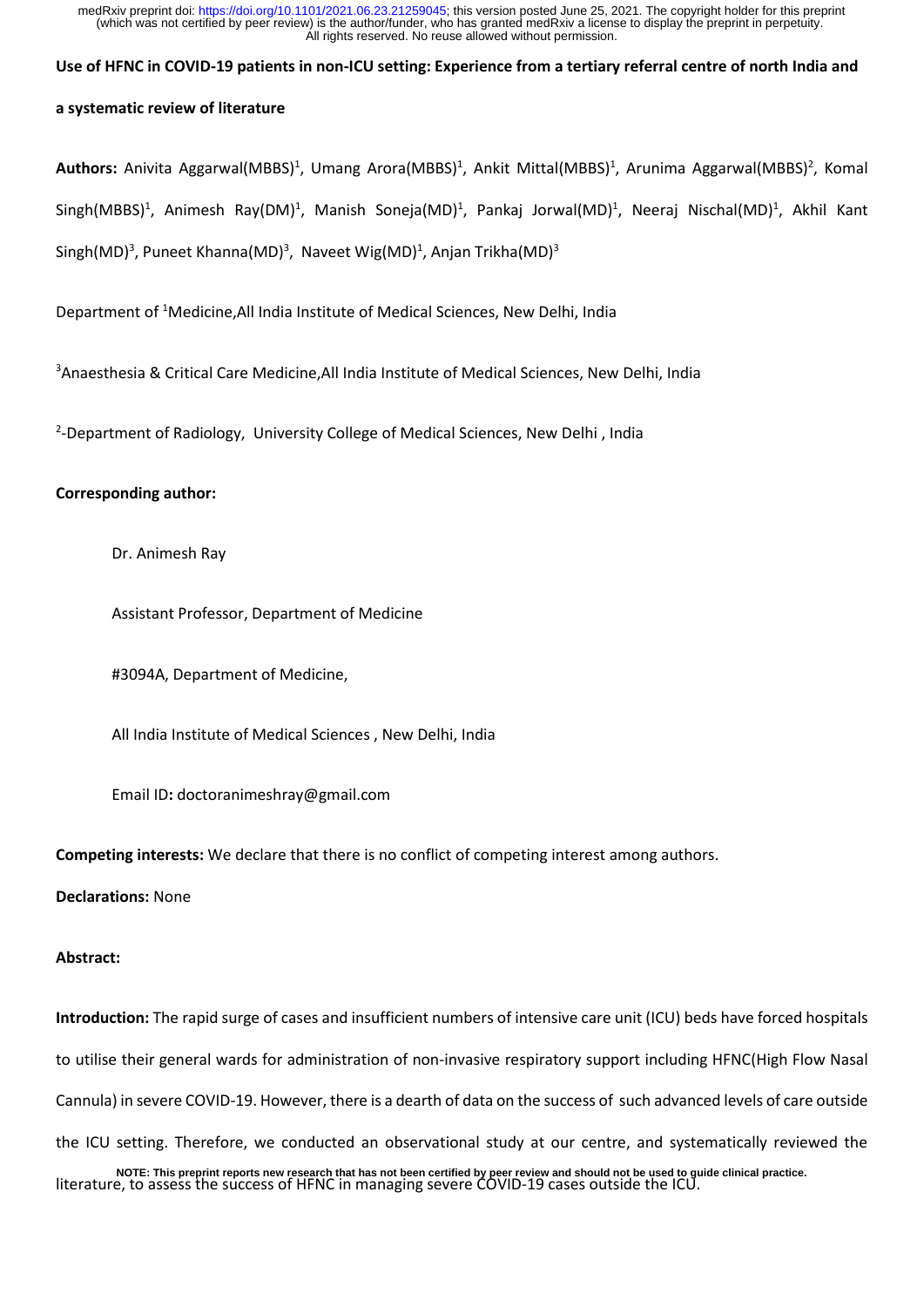**Methods:** A retrospective cohort study was conducted in a tertiary referral centre where records of all adult COVID-19 patients (≥18 years) requiring HFNC support were between September and December 2020 were analysed. HFNC support was adjusted to target SpO2 ≥90% and respiratory rate ≤30 per min. The clinical, demographic, laboratory, and treatment details of these patients were retrieved from the medical records and entered in pre-designed proforma. Outcome parameters included duration of oxygen during hospital stay, duration of HFNC therapy, length of hospital stay and death or discharge. HFNC success was denoted when a patient did not require escalation of therapy to NIV or invasive mechanical ventilation, or shifting to the ICU, and was eventually discharged from the hospital without oxygen therapy; otherwise, the outcome was denoted as HFNC failure. Systematic review was also performed on the available literature on the experience with HFNC in COVID-19 patients outside of ICU settings using the MEDLINE, Web of Science and Embase databases. Statistical analyses were performed with the use of STATA software, version 12, OpenMeta[Analyst], and visualization of the risk of bias plot using robvis.

**Results:** Thirty-one patients receiving HFNC in the ward setting, had a median age of 62 (50 – 69) years including 24 (77%) males. Twenty-one (68%) patients successfully tolerated HFNC and were subsequently discharged from the wards, while 10 (32%) patients had to be shifted to ICU for non-invasive or invasive ventilation, implying HFNC failure. Patients with HFNC failure had higher median D-dimer values at baseline (2.2 mcg/ml vs 0.6 mcg/ml, p=0.001) and lower initial SpO2 on room air at admission (70% vs 80%, p=0.026) as compared to those in whom HFNC was successful .A cut-off value of 1.7 mg/L carried a high specificity (90.5%) and moderate sensitivity (80%) for the occurrence of HFNC failure. Radiographic severity scoring as per the BRIXIA score was comparable in both the groups(11 vs 10.5 out of 18, p=0.78 ). After screening 98 articles, total of seven studies were included for synthesis in the systematic review with a total of 820 patients, with mean age of the studies ranging from 44 to 83 years and including 62% males. After excluding 2 studies from the analysis, the pooled rates of HFNC failure were 36.3% (95% CI 31.1%  $-41.5%$ ) with no significant heterogeneity ( $l^2$  =0%, p=0.55).

**Conclusions:** Our study demonstrated successful outcomes with use of HFNC in an outside of ICU setting among two-thirds of patients with severe COVID-19 pneumonia. Lower room air SpO2 and higher D-dimer levels at presentation were associated with failure of HFNC therapy leading to ICU transfer for endotracheal intubation or death. Also, the results from the systematic review demonstrated similar rates of successful outcomes concluding that HFNC is a viable option with failure rates similar to those of ICU settings in such patients.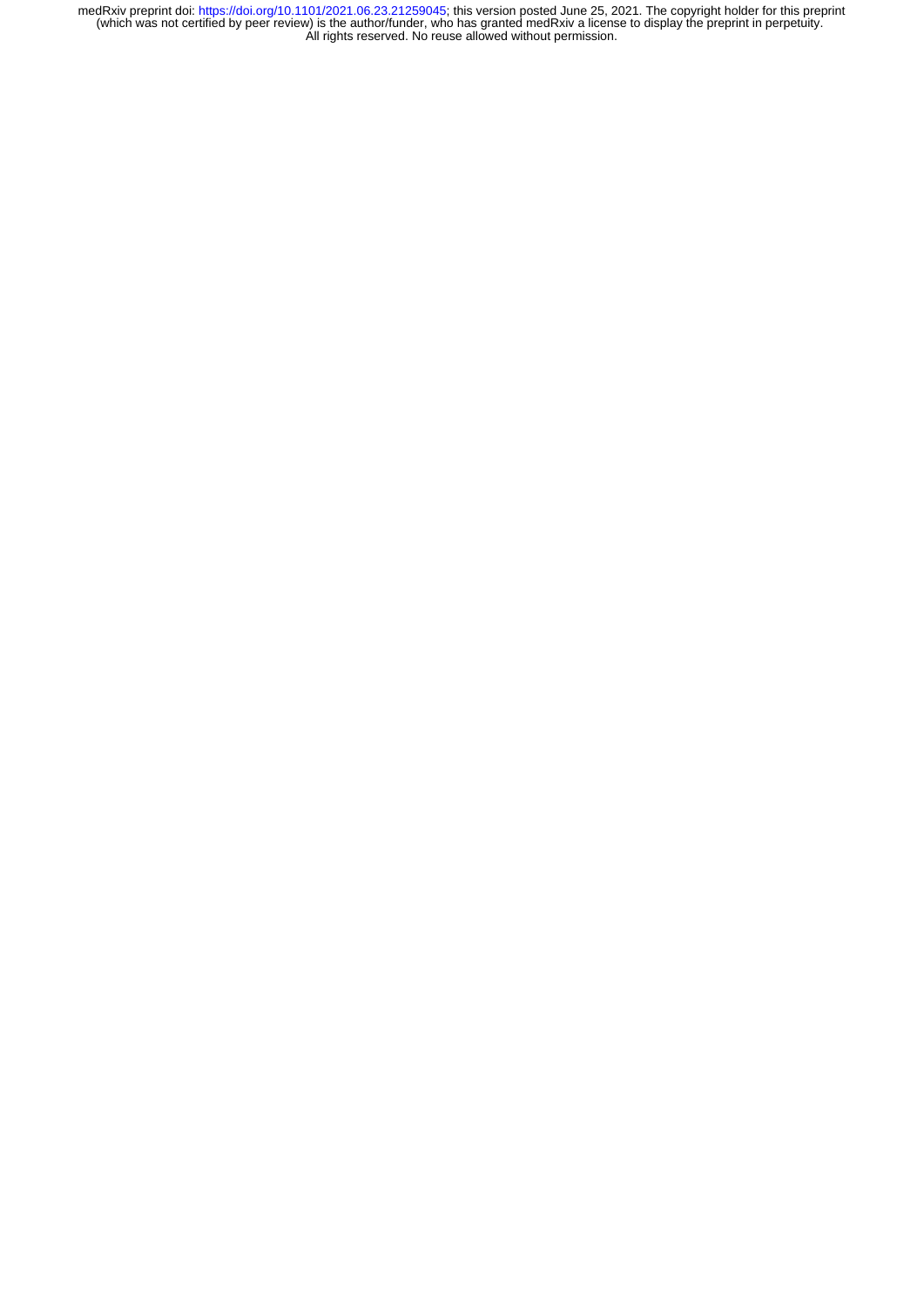# **Introduction**

The outbreak of viral pneumonia caused by Severe Acute Respiratory Syndrome Coronavirus 2 (SARS-CoV-2) originating in China in late December 2019 was declared a global pandemic by the World Health Organisation (WHO) in March 2020 . After one year in December 2020, WHO had reported that the cumulative number of cases had exceeded 65 million with over 1.5 million deaths.[1] As of May 2021, India bears the world's second largest caseburden having encountered over 20 million confirmed cases and over 322,000 deaths, with a further alarming rise in the numbers as per a WHO situation report.[2] While majority of the cases are asymptomatic or have a mild disease, around 14-20% patient develop moderate to severe disease, and roughly 5% cases become critically ill. The mortality rates among the critically ill have been found to be as high as 50-80% despite the highest level of care.[3] Given the spate of COVID-19 cases faced by nations such as India, the total number of critically ill cases, especially during the peaks, has overwhelmed its healthcare infrastructure. Maintaining oxygenation and adequate respiratory support with the help of non-invasive devices like nasal cannula, face mask, non-rebreathing mask, high flow nasal cannula (HFNC) and non-invasive ventilation (NIV) have been the pillars of management of this deadly disease[.](https://www.zotero.org/google-docs/?broken=R4F7nF) [4] The rapid surge of cases and insufficient numbers of intensive care unit (ICU) beds have forced hospitals to utilise their general wards for administration of non-invasive respiratory support including HFNC in severe COVID-19. However, there is a dearth of data on the success of such advanced levels of care outside the ICU setting. Therefore, we conducted an observational study at our centre, systematically reviewed the literature, to assess the success of HFNC in managing severe COVID-19 cases outside the ICU.

#### **Methodology** :

This was a retrospective cohort study conducted at our tertiary referral centre located in north India. Between September and December 2020, during a period of increased case burden, a large number of COVID-19 patients with severe hypoxemia were managed in our medical ward. Case records of all adult patients (≥18 years) who required HFNC support were reviewed after obtaining institutional ethical approval. Those who received HFNC after weaning from invasive mechanical ventilation or NIV, required to be transferred to the ICU within 24 hours of admission, or with incomplete medical records related to the outcome parameters were excluded from the study.

Patients with severe COVID-19 pneumonia admitted to the ward were initiated respiratory support via HFNC, if after a trial of high-flow oxygen (face mask up to 10L/min followed by non-rebreathing mask [NRBM] up to 15 L/min),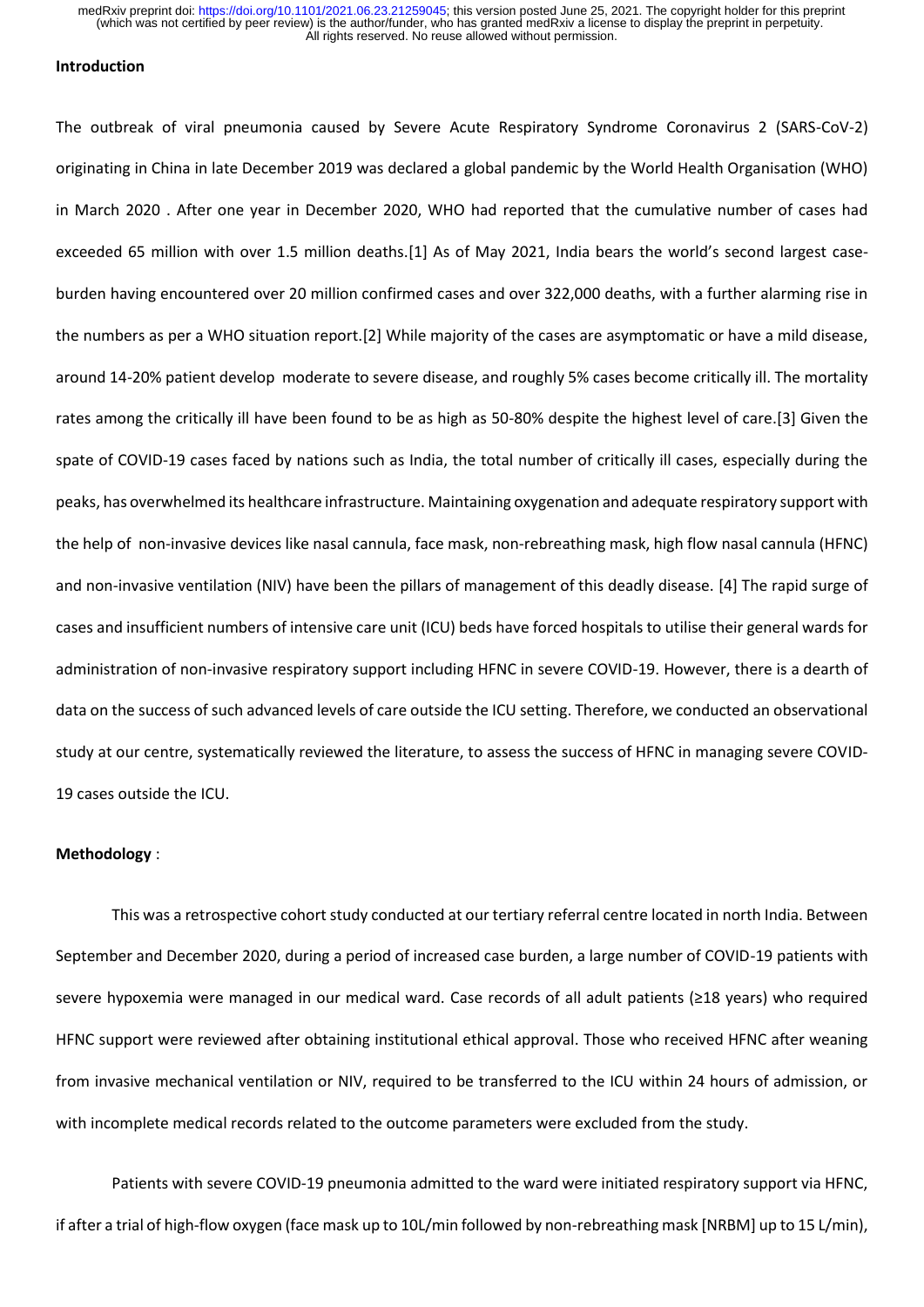they failed to achieve SpO<sup>2</sup> of ≥90% or a respiratory rate (RR) of ≤30 breaths per min (bpm) . HFNC was initiated with adequate humidification, temperature between 31° -37°C , flow rates between 30 to 60 L/min, and fraction of inspired oxygen (FiO2) of up to 100% adjusted to target SpO2 ≥90% and respiratory rate ≤30 per min. If the patient's vital parameters worsened including inability to achieve desired SpO2 or RR, altered sensorium, development of hypercapnia or hemodynamic instability; patients were shifted to the ICU for initiation of NIV or invasive mechanical ventilation as per the discretion of the treating physician and were denoted as HFNC failure. All patients received anticoagulation (prophylactic dose enoxaparin, dalteparin, or unfractionated heparin) and steroids as per the national treatment guidelines for management of severe COVID-19 disease.

The clinical, demographic, laboratory, and treatment details of these patients were retrieved from the electronic and physical medical records, reviewed from their hospital admission till death or discharge and entered in pre-designed proforma. Demographic profile, their comorbidities, lowest room air SpO2 at admission, initial SpO2 /FiO2 ratio (S/F ratio) at the initiation of HFNC, laboratory parameters at admission etc were noted. The severity of pneumonia on chest radiograph at the time of admission were assessed by a qualified radiologist according to the *BRIXIA* score, an 18 point semi-quantitative assessment of lung disease in patients with COVID-19, that ranks the pulmonary involvement based on the extent and characteristics of radiographic abnormalities.[5] Outcome parameters included duration of oxygen during hospital stay, duration of HFNC therapy, length of hospital stay and death or discharge. HFNC success was denoted when a patient did not require escalation of therapy to NIV or invasive mechanical ventilation, or shifting to the ICU, and was eventually discharged from the hospital without oxygen therapy; otherwise, the outcome was denoted as HFNC failure.

We also systematically reviewed the available literature on the experience with HFNC in COVID-19 patients outside of ICU settings using the MEDLINE, Web of Science and Embase databases. All articles published in the English language, up till 24th December 2020, were searched using the following exploded Medical Search Headings terms and test words (("COVID-19") OR ("COV-2")) OR ("Coronavirus-2")) OR ("coronavirus")) AND (((("High Flow Nasal Cannula'')) OR (''High Flow Nasal Oxygenation'')) OR (''HFNC'')) OR (''HFNO'')) AND ((((''outside ICU'')) OR (''Non-ICU'')) OR (''ward'')). All study designs (case reports and series, retrospective and prospective observational studies, and trials) found in the search, and the bibliography of these studies after manual review, were reviewed independently for eligibility by two reviewers (AA and AR). The studies were included in the review if they fulfilled the following criteria: adult (age ≥ 18 years) COVID-19 patients managed in wards or similar non-ICU settings with high flow nasal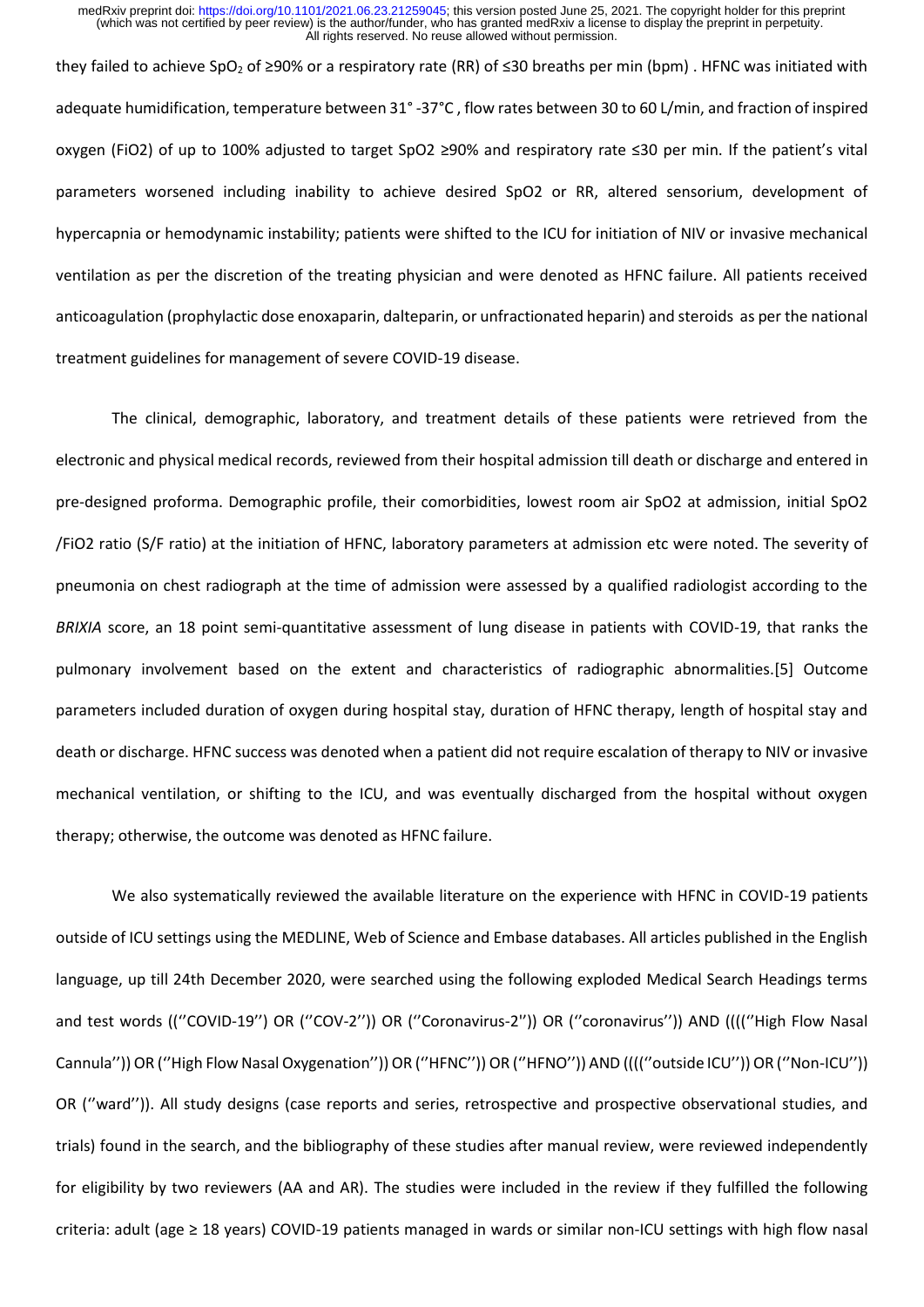cannula therapy at any time during their hospital course. Editorials, reviews, and studies in a language other than English were excluded. Data was extracted independently by the reviewers (AA and AR)and entered in a spreadsheet. The following study characteristics were noted: study population characteristics, and place of HFNC initiation, markers of disease severity including predictors of HFNC failure (including mean SpO2/FiO2 ratio), and outcome parameters (duration of HFNC therapy, HFNC failure ,escalation of respiratory support to NIV or invasive ventilation, ICU transfer or death, and hospital length of stay). In case of disagreements in study selection between the two reviewers, a third reviewer was consulted (AM). Although the included studies depicted cohorts of patients, they lacked control arm without exposure to HFNC, and thus we utilized the Joanna Briggs Institutes' (JBI) inventory for case series to assess risk of bias in these studies.[6]

Continuous variables were summarized as means and standard deviations or medians and interquartile ranges, depending on the normality of distribution. Categorical variables were represented by frequencies and percentages. Analysis was done using a two-sample *t*-test for parametric variables, Wilcoxon rank-sum test for nonparametric variables, and Fisher exact test for categorical variables . A two-tailed P value of less than 0.05 was considered to indicate statistical significance. For meta-analysis, probability of HFNC success were pooled using a binary random effects model for proportions. Statistical analyses were performed with the use of STATA software, version 12, OpenMeta[Analyst], and visualization of the risk of bias plot using robvis as depicted in figure 3 and table 4.[7][8]

#### **Results**:

Thirty-one patients received HFNC in the ward setting during the study period, with a median (IQR) age of 62 (50 – 69) years including 24 (77%) males. Diabetes mellitus (n=16, 51%) and hypertension (n=15, 48%) were the most frequent comorbidities (Table 1). The median initial SpO2 was 75% (IQR, 67 – 84%) at room air upon presentation to the hospital emergency. All patients (n=31) were managed with HFNC and the median SpO2/FiO2 ratio was 192 (IQR, 172 – 217) at the time of HFNC initiation.

Twenty-one (68%) patients successfully tolerated HFNC, were weaned off oxygen support and subsequently discharged from the wards. They required HFNC for a median of 9 (IQR, 5 – 12) days, and oxygen therapy was required for a median of 14 days (IQR, 11 –22) days during admission. However, 10 (32%) patients had worsening respiratory parameters and had to be shifted to ICU for non-invasive or invasive ventilation, implying HFNC failure; details of which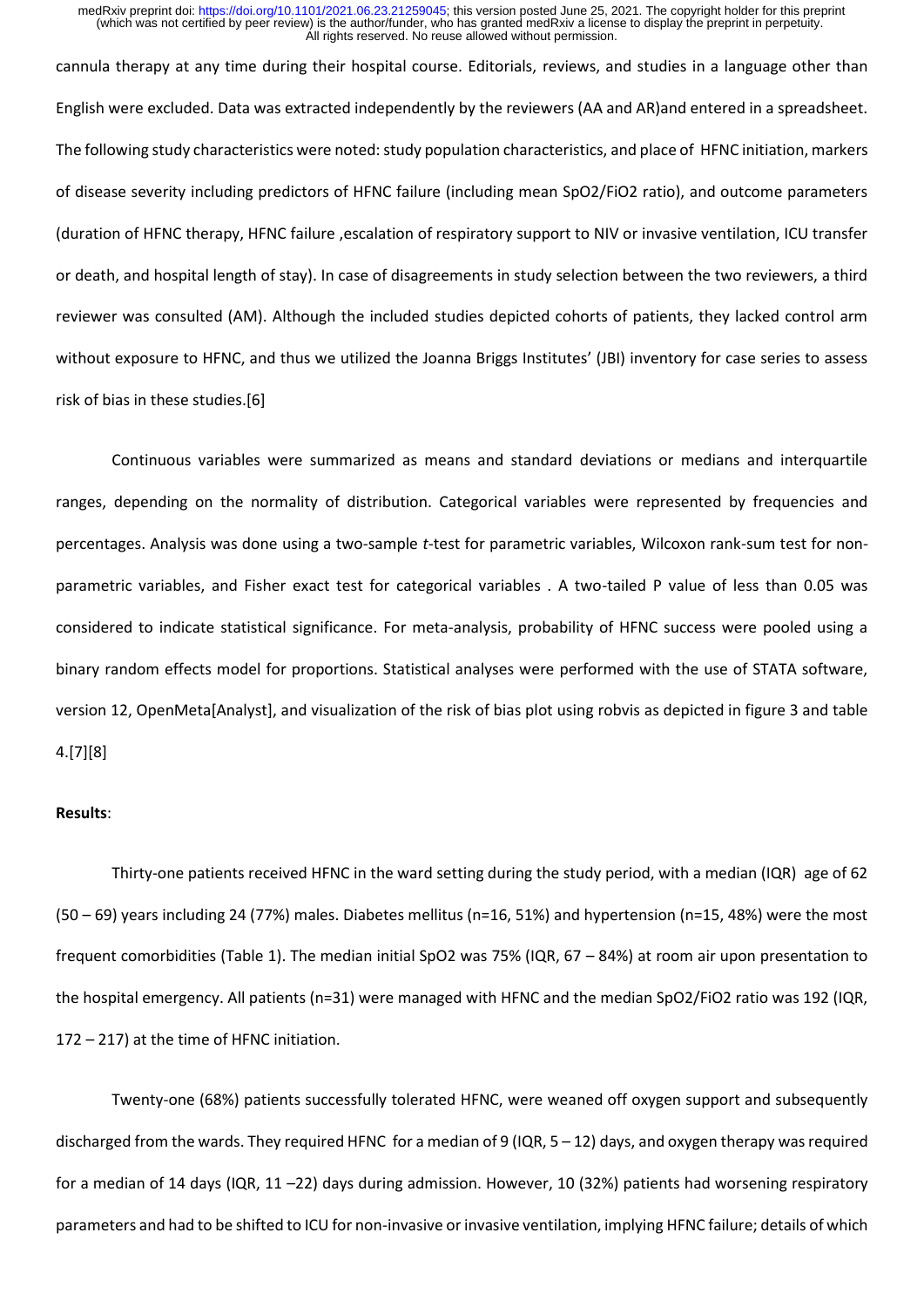are given in table 2. Patients with HFNC failure had higher median D-dimer values at baseline (2.2 mcg/ml vs 0.6 mcg/ml, p=0.001) and lower initial SpO2 on room air at admission (70% vs 80%, p=0.026) as compared to those in whom HFNC was successful. D-dimer at presentation predicted HFNC failure well with area under ROC curve of 0.86 (95% CI 0.69-1.0) . A cut-off value of 1.7 mg/L carried a high specificity (90.5%) and moderate sensitivity (80%) for the occurrence of HFNC failure, leading to correct classification in 87% of cases. The difference in other inflammatory markers was not found to be significant (table 1). Radiographic severity scoring as per the BRIXIA score was comparable in both the groups(11 vs 10.5 out of 18, p=0.78 ).[5] Among those who failed the HFNC trial, 9 (90%) patients required invasive mechanical ventilation in the ICU and subsequently died, while a single patient was managed with NIV in the ICU and eventually discharged (Table 2).

Search through the three databases described above yielded 98 articles, which were screened and subsequently 91 studies were excluded. A total of seven studies were included for synthesis in the systematic review (Figure 1) with a total of 820 patients, with mean age of the studies ranging from 44 to 83 years, and including 62% males.[9][10][11][12][13][14] Studies were one each from the following nations Netherlands, Italy, China, France, South Africa and two from USA with the mean risk of HFNC failure ranging from 25–75%, and mortality among the studies ranging from 15% to 55%. The initial SpO2/FiO2 ratios, ROX index, duration of HFNC use, and length of hospital stay are shown in table 3. We identified failure of HFNC (defined as a composite of those who required invasive or non-invasive mechanical ventilation by NIV, transfer to the ICU, or died) from the included studies. The pooled probability of HFNC failure was 46.7% (95% CI 42.7% – 50.7%) although the results were significantly heterogeneous (*I* <sup>2</sup> =88.7%, p<0.001).

The heterogenity could not be explained by age or sex distribution alone. Two studies reported high rates of HFNC failure. Steenkiste et al recruited older patients (median age 79 years) patients with a do not intubate (DNI) order and had provided HFNC to patients with an indication for endotracheal intubation in accordance with patient and family wishes[14]; second, the study population of Calligaro et al included the most severely hypoxemic patients (median PaO2/FiO2 ratio 68 mmHg) belonging to severe ARDS, which conventionally require endotracheal intubation and mechanical ventilation, muscle paralysis, and prone position ventilation.[9] After excluding these 2 studies from the analysis, we found pooled rates of HFNC failure of 36.3% (95% CI 31.1% – 41.5%) with no significant heterogeneity  $(l^2 = 0\%$ , p=0.55) as shown in figure 2.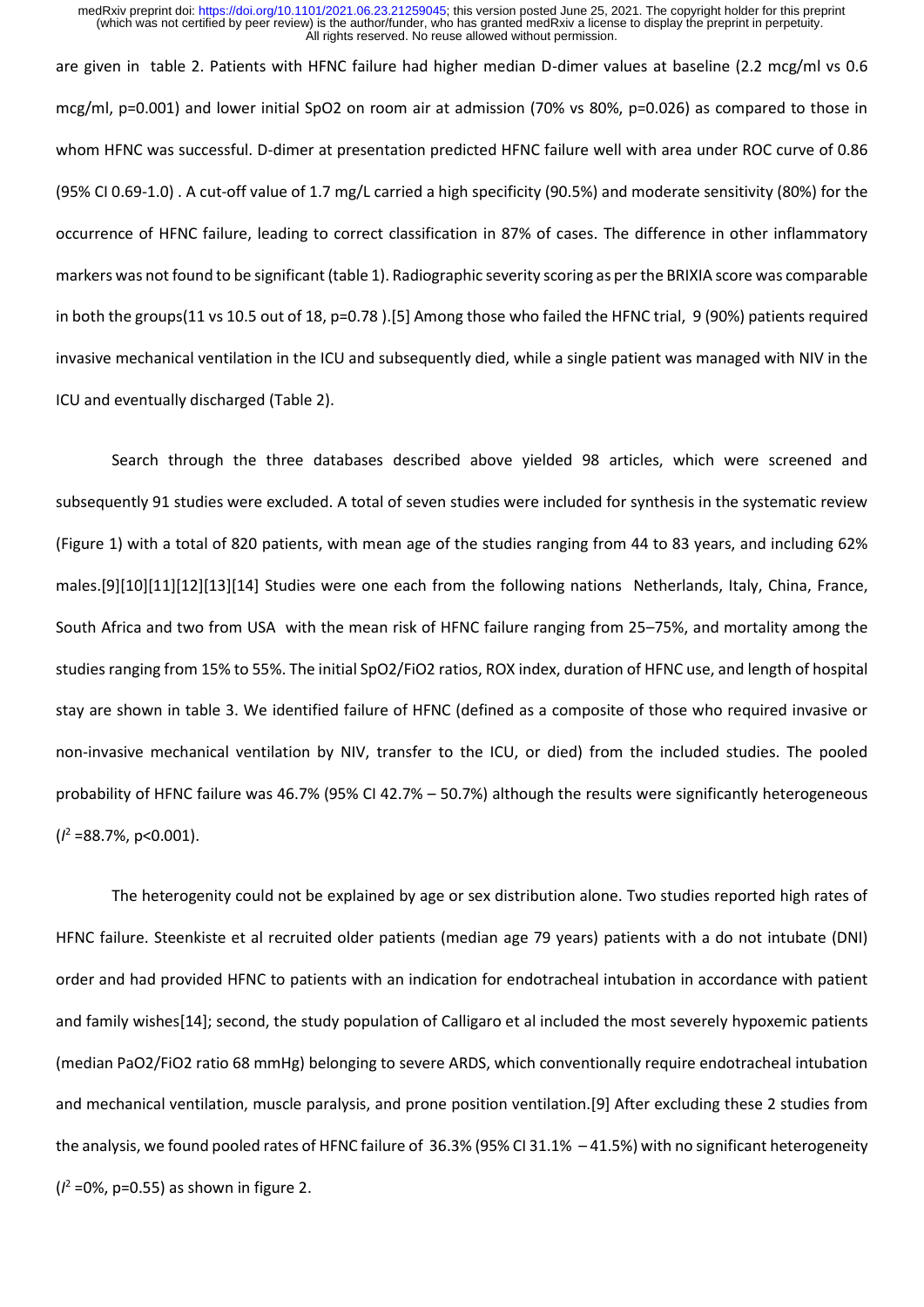## **Discussion** :

In hospitals with high influx of COVID-19 admissions and overburdened critical care units, HFNC use in wards could be a silver lining for the patients suffering from severe respiratory compromise awaiting ICU care. Our retrospective cohort demonstrated successful outcomes with use of HFNC in an outside of ICU setting among twothirds of patients with severe COVID-19 pneumonia. Lower room air SpO2 at presentation and higher D-dimer levels at presentation were associated with failure of HFNC therapy leading to ICU transfer for endotracheal intubation or death.

Ours is the first study from India, and second from Asia, describing the outcomes of HFNC use in a non-ICU setting among COVID-19 patients. Our patient belonged to the category of severe COVID-19 with moderate to severe ARDS, and 67% availability (n=21) had a successful outcome with HFNC usage and eventual discharge to home care. Despite limited ICU beds, two-thirds patients who could not be managed with maximal NRBM oxygen support, were successfully managed using HFNC in a referral centre burdened with a heavy load of severe COVID-19 patients.

 A meta-analysis studying acute hypoxemic respiratory failure has found that HFNC, NIV mask or helmet are efficacious in reducing need for endotracheal intubation compared with standard oxygen therapy.[15] They further evaluated the devices and found that helmet NIV was superior to both face mask NIV as well as HFNC in reducing mortality as well as preventing need for intubation, however both face mask NIV and HFNC carried similar rates of mortality as well as intubation. Helmet NIV is sparsely available in resource-poor settings and often needs more intensive monitoring. HFNC devices are comfortable, do not interfere with meals and speech, or cause pressure ulcers like face mask NIVs. On the other hand, they are unable to measure tidal volumes, deliver higher levels of PEEP or pressure support during inspiration. All major society guidelines deliberating on the use of oxygenation and ventilation devices in COVID-19 have advised use of HFNC in preference to NIV masks.[16] However, failure of either device is an indication for endotracheal intubation to avoid excessive delay in intubation.

Identification of individuals in whom respiratory failure can be managed with HFNC in the ward with low-risk for requirement of NIV or invasive mechanical ventilation would be instrumental for resource-limited hospitals for triaging patients to the ICU. In our study, low SpO2 at presentation as well as elevated D-Dimer were associated with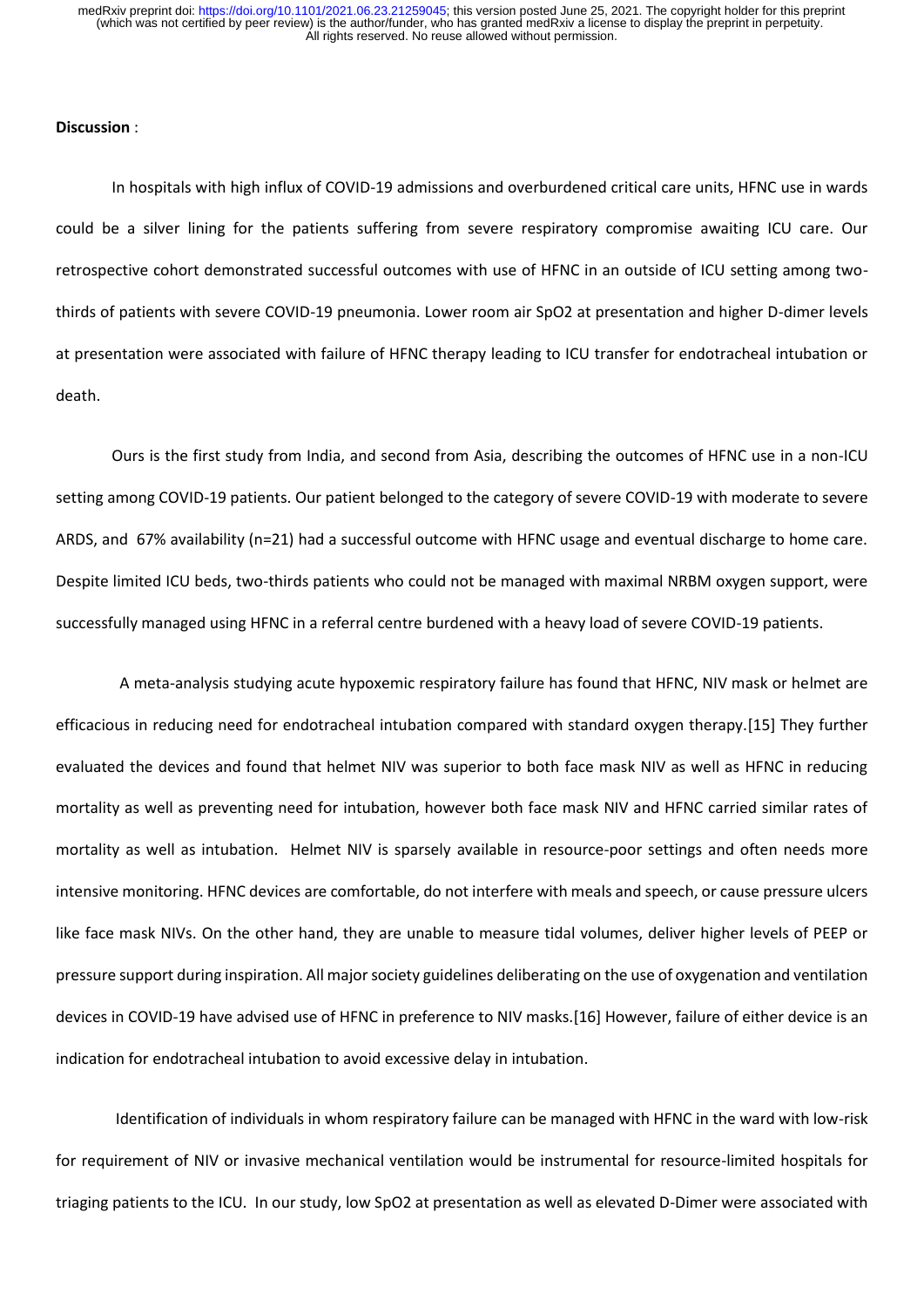HFNC failure. Also, inflammatory markers including CRP and D-dimer have been found to be more frequently elevated in severe COVID pneumonia, correlating inversely with respiratory function at presentation, and predicting mortality in COVID ARDS.[17] Similarly, retrospective cohorts studying patients in ICU[18] from Japan have found higher levels of D-dimer in those with HFNC failure compared with HFNC success [4.8 mg/L vs. 2.6 mg/L, p = 0.02], as well as ward settings such as Calligaro et al (1.03 mg/L vs 0.56 mg/L, p =0.002).[9] We found a D-dimer level of ≥1.7 mg/L to correctly classify 87% of HFNC failure cases and thus may help to triage patients at high likelihood of HFNC failure to early ICU transfer and a lower threshold for endotracheal intubation. Interestingly, D-dimer value of 2 mg/L was found to be an optimal cut-off of judging death in a Chinese cohort of COVID-19 patients from Wuhan. [19] Our present study reinforces the importance of D-dimer in predicting poor prognosis in COVID-19 patients, albeit in the backdrop of HFNC failure.

Predictably, patients with severe COVID-19 pneumonia who have lower oxygen saturation, denoting more extensive pulmonary parenchymal or pulmonary vasculature involvement, are at higher risk of mortality.[20] Consistent with this, in our study, we found median SpO2 at presentation in the emergency department to be higher in those with HFNC success (80% vs 70%, p=0.036). Several other tools have been used to predict failure of HFNC particularly the ROX index which has shown promise as its role has been replicated in several studies in diverse settings.[21] However the most appropriate cut-off value for ROX to optimally predict HFNC failure varies widely in in ward (ROX cut-off of 2.2[9], 5.5 [22]and 5.9[23]) as well as ICU settings (4.8[24] and 5.37[25]). Unfortunately, the retrospective nature of the present study did not allow us to track the ROX consistently in all our patients .

Limited sample size and a retrospective study design are major limiting factors of our study for determining the early predictors of HFNC failure conclusively. Our institute, being a tertiary referral care hospital of north India, caters to patients with severe disease, complications, and more comorbidities, providing a potential selection bias. The monitoring, doctor-patient and nurse-patient ratio , facilities in wards are much inferior to that of an ICU care setting but they may be variable in various other hospitals of resource limited countries and hence the outcomes and results may not be generalisable to other settings. Lack of access to frequent arterial blood gas analysis and CT scans made the severity assessment and patient monitoring inferior as compared to various other published studies.

In the systematic review of the 7 available observational studies ,we found an overall pooled HFNC failure rate of 46.7% in hypoxemic respiratory failure due to COVID-19. However, on analysis of the heterogeneity, after excluding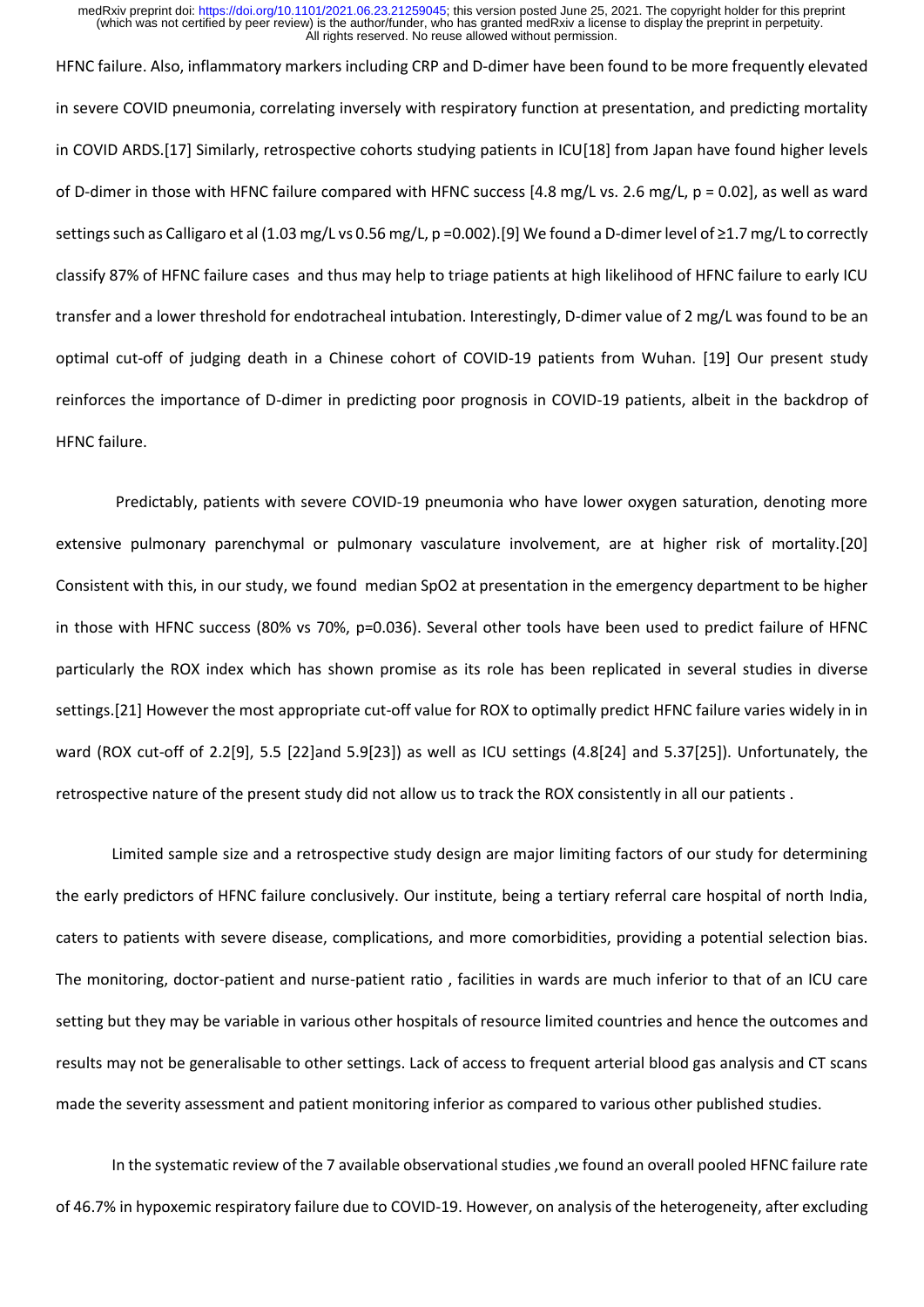the two studies (described in results) we found a homogenous population of middle age, male predominant adults with moderate ARDS (according to PaO2/FiO2, or SpO2/FiO2 as a surrogate) with a pooled failure rate of 36.3%. Thus, the review authors conclude that HFNC is a viable option with failure rates similar to those of ICU settings in such patients. The review was limited by the retrospective nature of the included studies as well as the small number of patients in the majority of them. The included patients among the studies differed with regards to the age, severity of hypoxemia at presentation, medical treatment protocol, intubation thresholds, as well ethical constraints (such as DNI order).A multicentric retrospective cohort reviewed 324 patients from ICUs in Wuhan, China and found relatively high HFNC failure rates of 55%, which was associated with age > 60 years, ROX index <5.31, thrombocytopenia, and elevated IL-6 values. [26] Calligaro et al compared outcomes of HFNC in wards vis-a-vis ICU and found that the HFNC failure rate experienced in ICU (44/105, 41.9%) was lower than in wards (76/188, 59.6%).[9] In another study from an Intermediate Respiratory Centre in Madrid (Spain) using HFNC in COVID-19 associated ARDS, a failure rate of 52.5% was noted with overall mortality rate of 22.5% .[27] The higher rate of HFNC failure in ward settings reiterates that HFNC use, like all high flow oxygen therapy, has better outcomes in an intensive setup. Their conclusion that patients could be managed effectively with HFNC in the ward was borne out of necessity due to a major uptick in COVID-19 cases they experienced, similar to what India has faced in April – May 2021.

### **Conclusions**:

High flow nasal cannula has widely been used in the COVID-19 hypoxemic respiratory failure. In this study we found HFNC use outside ICU settings to be feasible, with a failure rate of approximately 32% in patients with severe COVID-19 pneumonia which is similar to the failure rate found in the systematic review (36%). HFNC failure in our cohort was predicted well by D-dimer at presentation, with a cut-off of 1.7 mg/L having a positive predictive value of 80%. HFNC use is ideally to be applied in ICU settings, however in these unprecedented times of overwhelming influx of patients in hospitals, HFNC use in wards could be a glimmer of hope for the patients awaiting ICU admissions.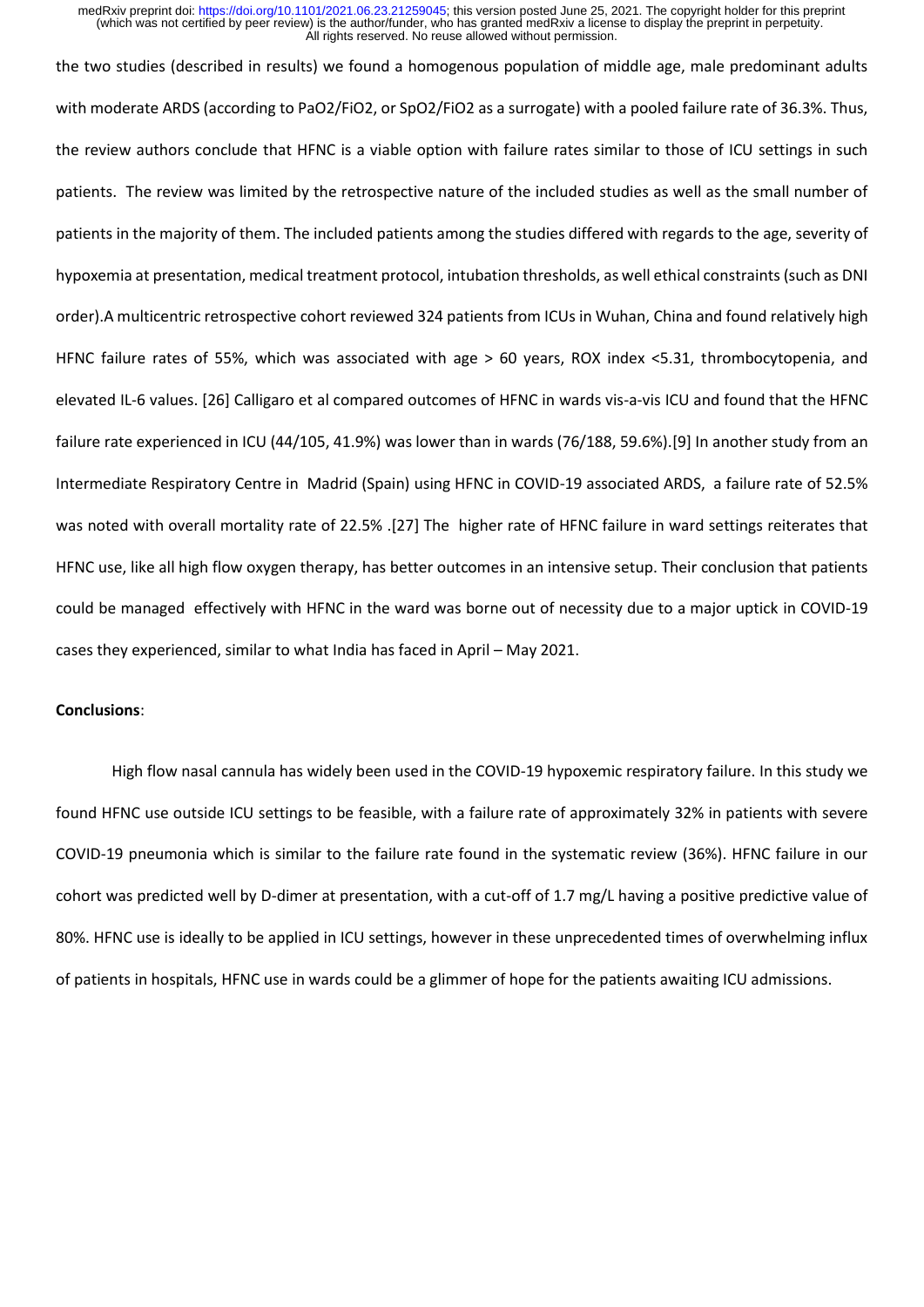#### References

- 1. Weekly epidemiological update-8 December 2020 [Internet]. [cited 2020 Dec 15]. Available from: https://www.who.int/publications/m/item/weekly-epidemiological-update-8-december-2020
- 2. World Health Organization. India Situation Report. 2021 May 5 [cited 2021 May 12];66. Available from: https://www.who.int/india/emergencies/coronavirus-disease-(covid-19)/india-situation-report
- 3. Wu Z, McGoogan JM. Characteristics of and Important Lessons From the Coronavirus Disease 2019 (COVID-19) Outbreak in China: Summary of a Report of 72 314 Cases From the Chinese Center for Disease Control and Prevention. JAMA. 2020 Apr 7;323(13):1239–42.
- 4. Raoof S, Nava S, Carpati C, Hill NS. High-Flow, Noninvasive Ventilation and Awake (Nonintubation) Proning in Patients With Coronavirus Disease 2019 With Respiratory Failure. Chest. 2020 Nov 1;158(5):1992–2002.
- 5. Borghesi A, Maroldi R. COVID-19 outbreak in Italy: experimental chest X-ray scoring system for quantifying and monitoring disease progression. Radiol Med (Torino). 2020 May;125(5):509–13.
- 6. Munn Z, Barker TH, Moola S, Tufanaru C, Stern C, McArthur A, Stephenson M, Aromataris E. Methodological quality of case series studies: an introduction to the JBI critical appraisal tool. JBI Evid Synth. 2020 Oct;18(10):2127–33.
- 7. Wallace BC, Dahabreh IJ, Trikalinos TA, Lau J, Trow P, Schmid CH. Closing the Gap between Methodologists and End-Users: R as a Computational Back-End. J Stat Softw. 2012 Jun 30;49(1):1–15.
- 8. McGuinness LA, Higgins JPT. Risk‐of‐bias VISualization (robvis): An R package and Shiny web app for visualizing risk‐of‐bias assessments. Res Synth Methods. 2021 Jan;12(1):55–61.
- 9. Calligaro GL, Lalla U, Audley G, et al. The utility of high-flow nasal oxygen for severe COVID-19 pneumonia in a resource-constrained setting: A multi-centre prospective observational study. EClinicalMedicine
- 10. Jackson JA, Trump MW, Oetting TW, Spilman SK, Pelaez CA. High Flow Nasal Cannula for Acute Hypoxic Respiratory Failure in COVID-19. Respir Care. 2020 Oct 1;65(Suppl 10).
- 11. Guy T, Créac'hcadec A, Ricordel C, Salé A, Arnouat B, Bizec J-L, Langelot M, Lineau C, Marquette D, Martin F, Lederlin M, Jouneau S. Highflow nasal oxygen: a safe, efficient treatment for COVID-19 patients not in an ICU. Eur Respir J. 2020 Nov 1;56(5).
- 12. Franco C, Facciolongo N, Tonelli R, et al. Feasibility and clinical impact of out-of-ICU noninvasive respiratory support in patients with COVID-19-related pneumonia. Eur Respir J. 2020 Nov 1;56(5).
- 13. Chandel A, Patolia S, Brown AW, Collins AC, Sahjwani D, Khangoora V, Cameron PC, Desai M, Kasarabada A, Kilcullen JK, Nathan SD, King CS. High-Flow Nasal Cannula Therapy in COVID-19: Using the ROX Index to Predict Success. Respir Care. 2020 Dec 16;
- 14. van Steenkiste J, van Herwerden MC, Weller D, van den Bout CJ, Ruiter R, den Hollander JG, el Moussaoui R, Verhoeven GT, van Noord Charlotte, van den Dorpel MA. High-flow Nasal Cannula therapy: A feasible treatment for vulnerable elderly COVID-19 patients in the wards. Heart Lung. 2021 Sep 1;50(5):654–9.
- 15. Ferreyro BL, Angriman F, Munshi L, Del Sorbo L, Ferguson ND, Rochwerg B, Ryu MJ, Saskin R, Wunsch H, da Costa BR, Scales DC. Association of Noninvasive Oxygenation Strategies With All-Cause Mortality in Adults With Acute Hypoxemic Respiratory Failure: A Systematic Review and Meta-analysis. JAMA. 2020 Jul 7;324(1):57–67.
- 16. SCCM. COVID-19 Guidelines [Internet]. Society of Critical Care Medicine (SCCM). [cited 2021 Jun 7]. Available from: https://sccm.org/SurvivingSepsisCampaign/Guidelines/COVID-19
- 17. Mueller AA, Tamura T, Crowley CP, DeGrado JR, Haider H, Jezmir JL, Keras G, Penn EH, Massaro AF, Kim EY. Inflammatory Biomarker Trends Predict Respiratory Decline in COVID-19 Patients. Cell Rep Med. 2020 Oct 29;1(8).
- 18. Kodama T, Obinata H, Mori H, Murakami W, Suyama Y, Sasaki H, Kouzaki Y, Kawano S, Kawana A, Mimura S. Prediction of an increase in oxygen requirement of SARS-CoV-2 pneumonia using three different scoring systems. J Infect Chemother. 2021 Feb 1;27(2):336–41.
- 19. Zhang L, Yan X, Fan Q, Liu H, Liu X, Liu Z, Zhang Z. D-dimer levels on admission to predict in-hospital mortality in patients with Covid-19. J Thromb Haemost JTH. 2020 Jun;18(6):1324–9.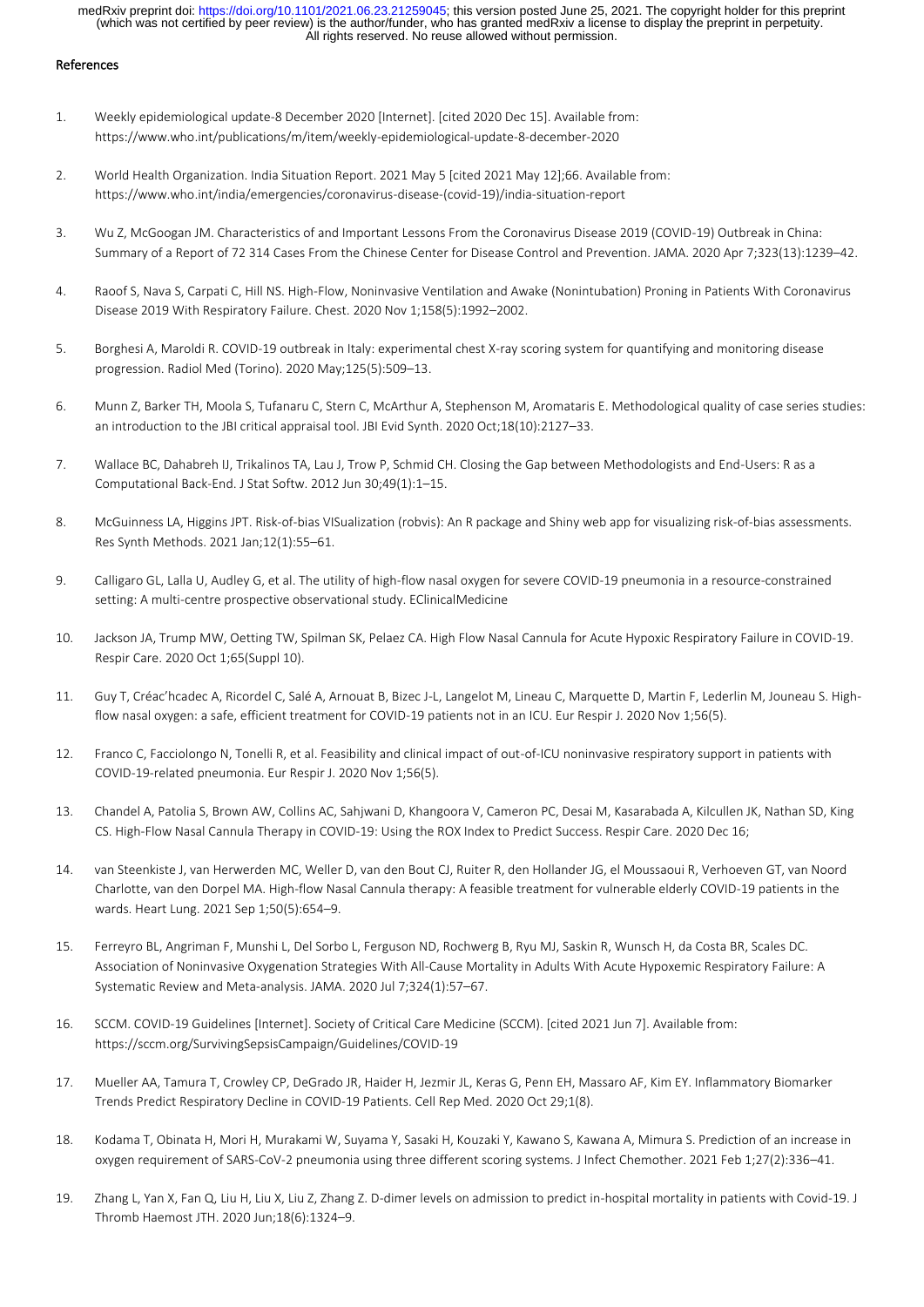- 20. Lu X, Jiang L, Chen T, Wang Y, Zhang B, Hong Y, Wang J, Yan F. Continuously available ratio of SpO2/FiO2 serves as a noninvasive prognostic marker for intensive care patients with COVID-19. Respir Res. 2020 Jul 22;21(1):194.
- 21. Mellado-Artigas R, Mujica LE, Ruiz ML, et al. Predictors of failure with high-flow nasal oxygen therapy in COVID-19 patients with acute respiratory failure: a multicenter observational study. J Intensive Care. 2021 Mar 5;9(1):23.
- 22. Hu M, Zhou Q, Zheng R, Li X, Ling J, Chen Y, Jia J, Xie C. Application of high-flow nasal cannula in hypoxemic patients with COVID-19: a retrospective cohort study. Bmc Pulm Med. 2020 Dec 24;20(1):324.
- 23. Vega ML, Dongilli R, Olaizola G, Colaianni N, Sayat MC, Pisani L, Romagnoli M, Spoladore G, Prediletto I, Montiel G, Nava S. COVID-19 Pneumonia and ROX index: Time to set a new threshold for patients admitted outside the ICU. Pulmonology. 2021 May 7;
- 24. Fink DL, Goldman NR, Cai J, El-Shakankery KH, Sismey GE, Gupta-Wright A, Tai CX. ROX Index to Guide Management of COVID-19 Pneumonia. Ann Am Thorac Soc. 2021 Feb 26;AnnalsATS.202008-934RL.
- 25. Zucman N, Mullaert J, Roux D, Roca O, Ricard J-D, Longrois D, Dreyfuss D, Contributors. Prediction of outcome of nasal high flow use during COVID-19-related acute hypoxemic respiratory failure. Intensive Care Med. 2020 Oct 1;46(10):1924–6.
- 26. Xu J, Yang X, Huang C, et al. A Novel Risk-Stratification Models of the High-Flow Nasal Cannula Therapy in COVID-19 Patients With Hypoxemic Respiratory Failure. Front Med. 2020;7.
- 27. Panadero C, Abad-Fernández A, Rio-Ramirez MT, et al. High-flow nasal cannula for Acute Respiratory Distress Syndrome (ARDS) due to COVID-19. Multidiscip Respir Med. 2020 Jan 28;15(1):693.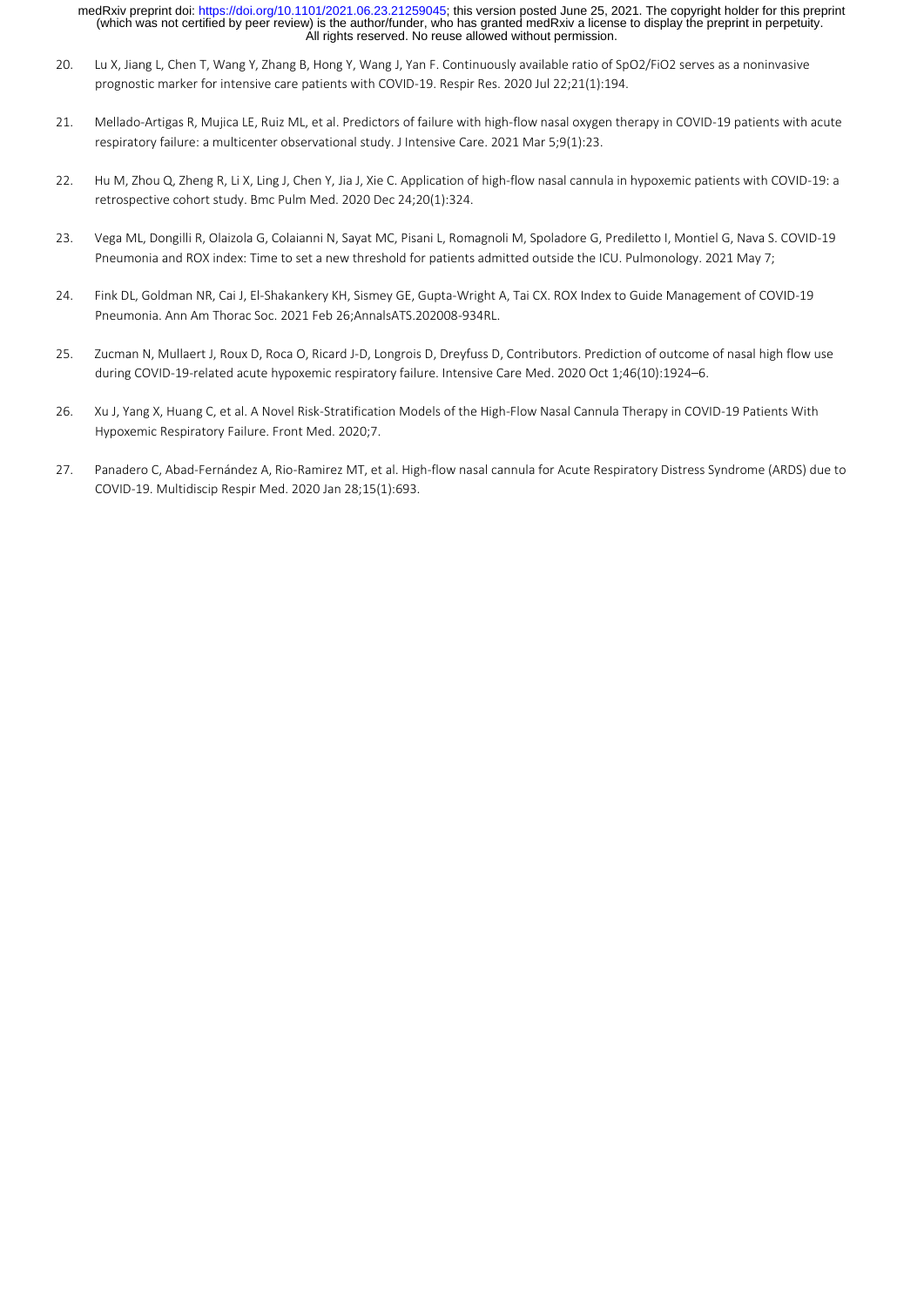# Table 1 Patient details

| Patient characteristics                       | Total                    | HFNC success n=21(%)     | HFNC failure n=10(%)    | p value |  |
|-----------------------------------------------|--------------------------|--------------------------|-------------------------|---------|--|
| Age (years), median (IQR)                     | $62(50-69)$              | $60(50-68)$              | $64.5(53 - 72)$         | 0.41    |  |
| Male, $n$ (%)                                 | 24(77.4)                 | 16 (76)                  | 8(80)                   | 0.81    |  |
| Comorbidities, n(%)                           |                          |                          |                         |         |  |
| No comorbidities                              | 10 (32%)                 | 9(42%)                   | 1(10%)                  | 0.1     |  |
| Hypertension                                  | 15(48.4)                 | 9(42.3)                  |                         |         |  |
| Diabetes                                      | 16(51.6)                 | 10(47.6)                 | 6(60)                   |         |  |
| Coronary artery disease                       | 6(19.3)                  | 3(14.3)                  | 3(30)                   |         |  |
| Chronic lung disease                          | 2(6.6)                   | 1(4.7)                   | 1(10)                   |         |  |
| Malignancy                                    | 5(16.1)                  | 3(14.3)                  | 2(20)                   |         |  |
| Post-transplant                               | 1(3)                     | 1(4.7)                   | 0(0)                    |         |  |
| Chronic kidney disease                        | 1(3)                     | 1(4.7)                   | 2(20)                   |         |  |
| Initial SpO2 (%), median (IQR)                | $75(67 - 84)$            | $80(70-84)$              | $70(65 - 74)$           | 0.036   |  |
| SpO2/FiO2 ratio (%), median (IQR)             | $192(172-217)$           | $196(188-217)$           | $182(170-211)$          | 0.25    |  |
| Chest radiograph severity score, median (IQR) | $9(5 - 12)$              | $11(8-15)$               | $10.5(8 - 16)$          | 0.78    |  |
| Initial inflammatory markers                  |                          |                          |                         |         |  |
| CRP (mg/dL), median (IQR)                     | $10.37(1.76 - 13.85)$    | $10.81(2.56 - 13.85)$    | $8.96(0.74-12)$         | 0.52    |  |
| Ferritin (ng/mL), median (IQR)                | $552.8$ (338.1 - 1056.4) | $605.4$ (339.6 - 1061.3) | $502.95(219.4 - 844.3)$ | 0.29    |  |
| IL-6 (IU/mL), median (IQR)                    | $30.3(14.23 - 87.59)$    | $33.69$ (14.41 - 103.6)  | $22.31(14.18 - 49.96)$  | 0.31    |  |
| D dimer (mg/L), median (IQR)                  | $0.8(0.41 - 2.13)$       | $0.6(0.4 - 0.9)$         | $2.175(1.7 - 3)$        | 0.0014  |  |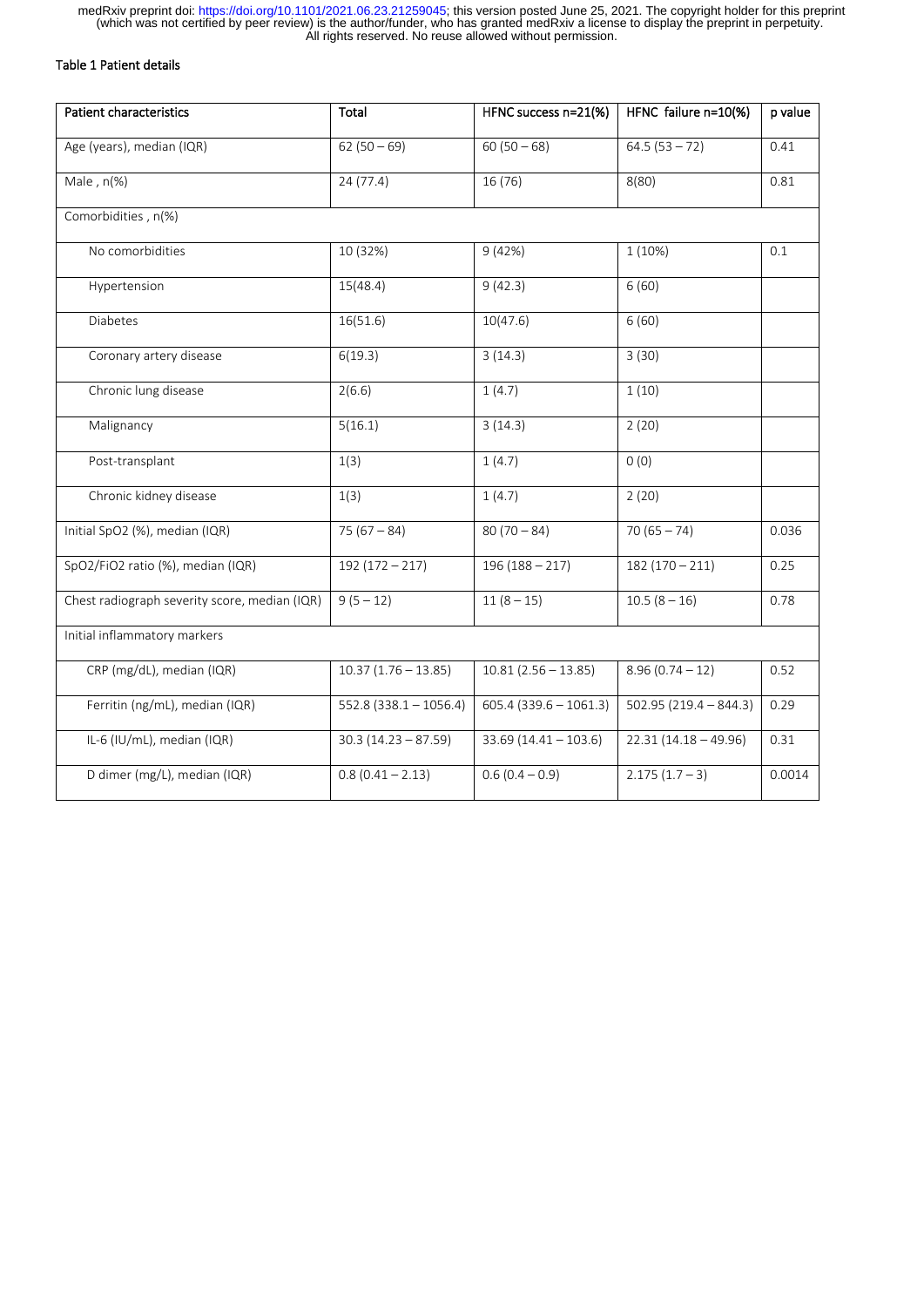### Table 2 Management and outcomes of the patients

| Management and outcome                             | Total        | HFNC success $(n=21)$ | HFNC failure (n=10) | p value |
|----------------------------------------------------|--------------|-----------------------|---------------------|---------|
| Remdesivir use, n(%)                               | 16 (51.6%)   | 12 (57.1%)            | 4(40%)              | 0.44    |
| Methylprednisolone dose per day (mg), median (IQR) | $80(80-120)$ | $81(80-80)$           | $82(80 - 120)$      | 0.38    |
| HFNC duration, median days (IQR)                   | $9(5-12)$    | $8(5 - 11)$           | $10(6 - 17)$        | 0.25    |
| Required mechanical ventilation, n(%)              |              |                       | $9(90\%)$           |         |
| Duration of mechanical ventilation, n(%)           |              | ٠                     | $5(3-9)$            |         |
| Total days on oxygen therapy, median days (IQR)    | $14(11-22)$  | $14(11-21)$           | $20.5(14-23)$       | 0.08    |
| Duration of hospital stay, median days (IQR)       | $17(14-25)$  | $16(14-25)$           | $19.5(14-26)$       | 0.56    |
| Mortality, $n(\%)$                                 | 9(29%)       | $\Omega$              | $9(90\%)$           | < 0.001 |
| Discharged, n(%)                                   | 22 (71%)     | 21 (100%)             | $1(10\%)$           |         |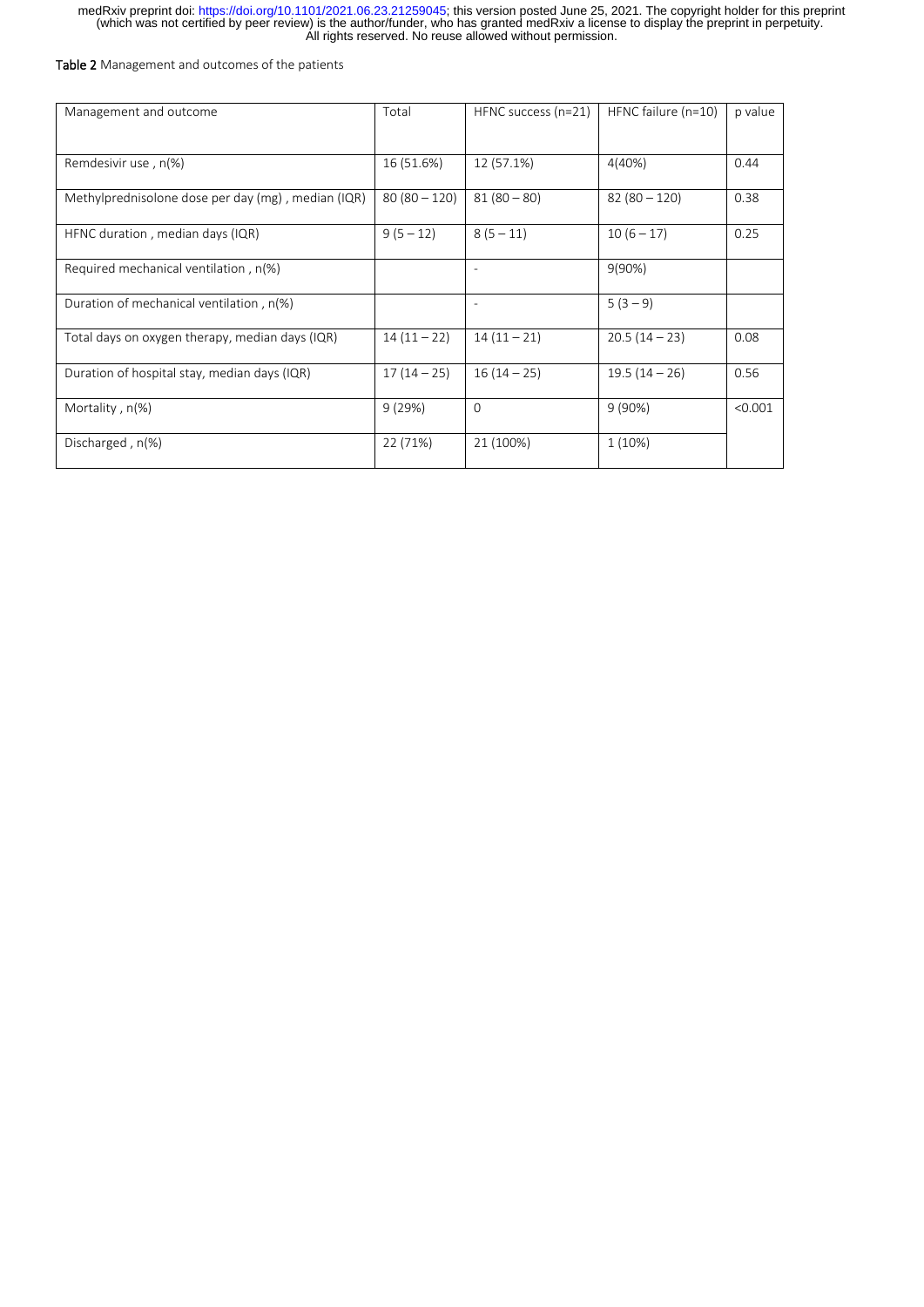### Figure 1 Study selection flowchart

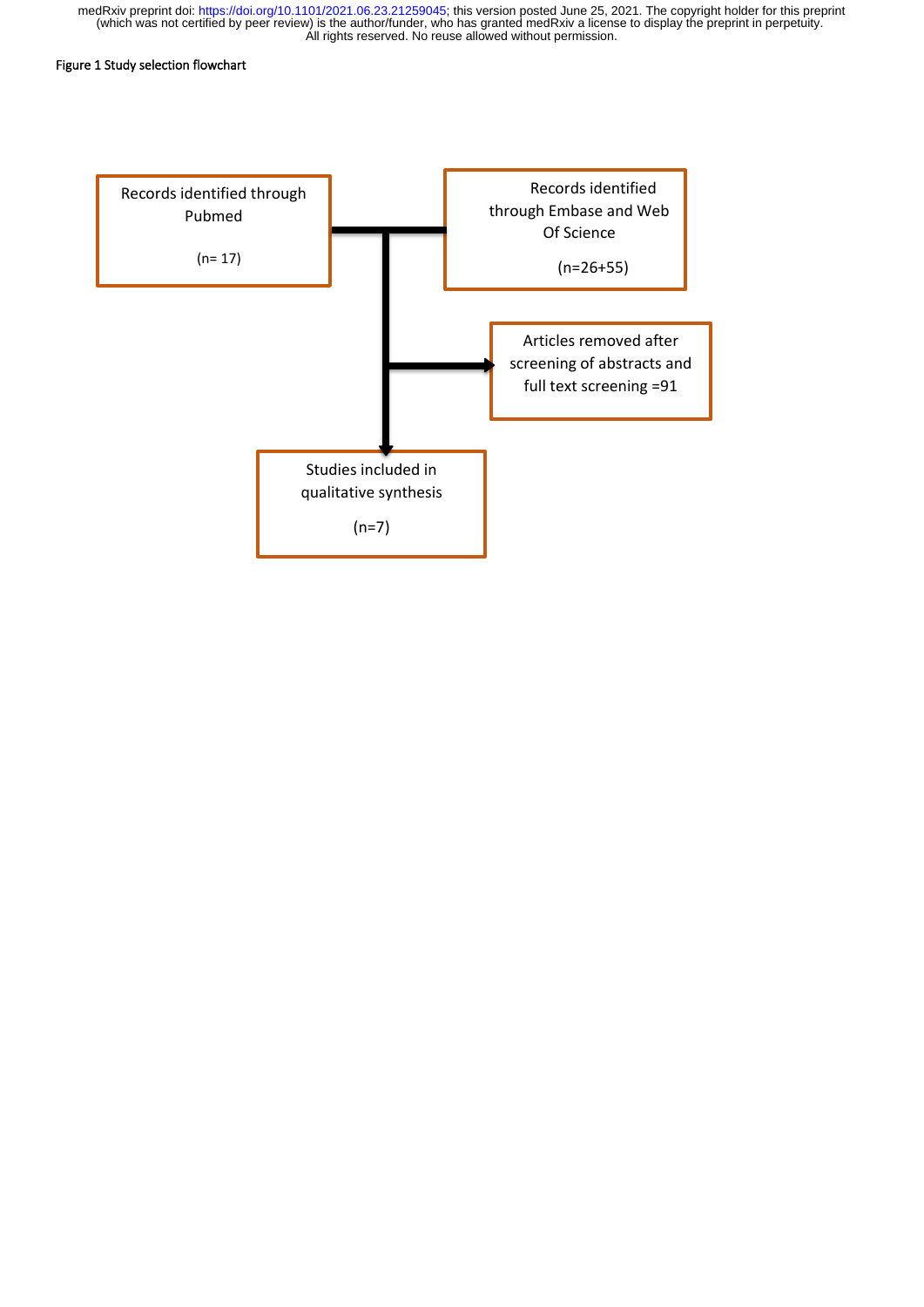Figure 2: Pooled prevalence of HFNC failure defined as a composite of need for invasive mechanical ventilation and death from studies identified

in the systematic review and our cohort.



Supplementary Figure 1: Pooled prevalence (%) of HFNC failure defined as a composite of need for invasive mechanical ventilation and death from studies identified in the systematic review and our cohort, after excluding two studies (for details see *Results*)

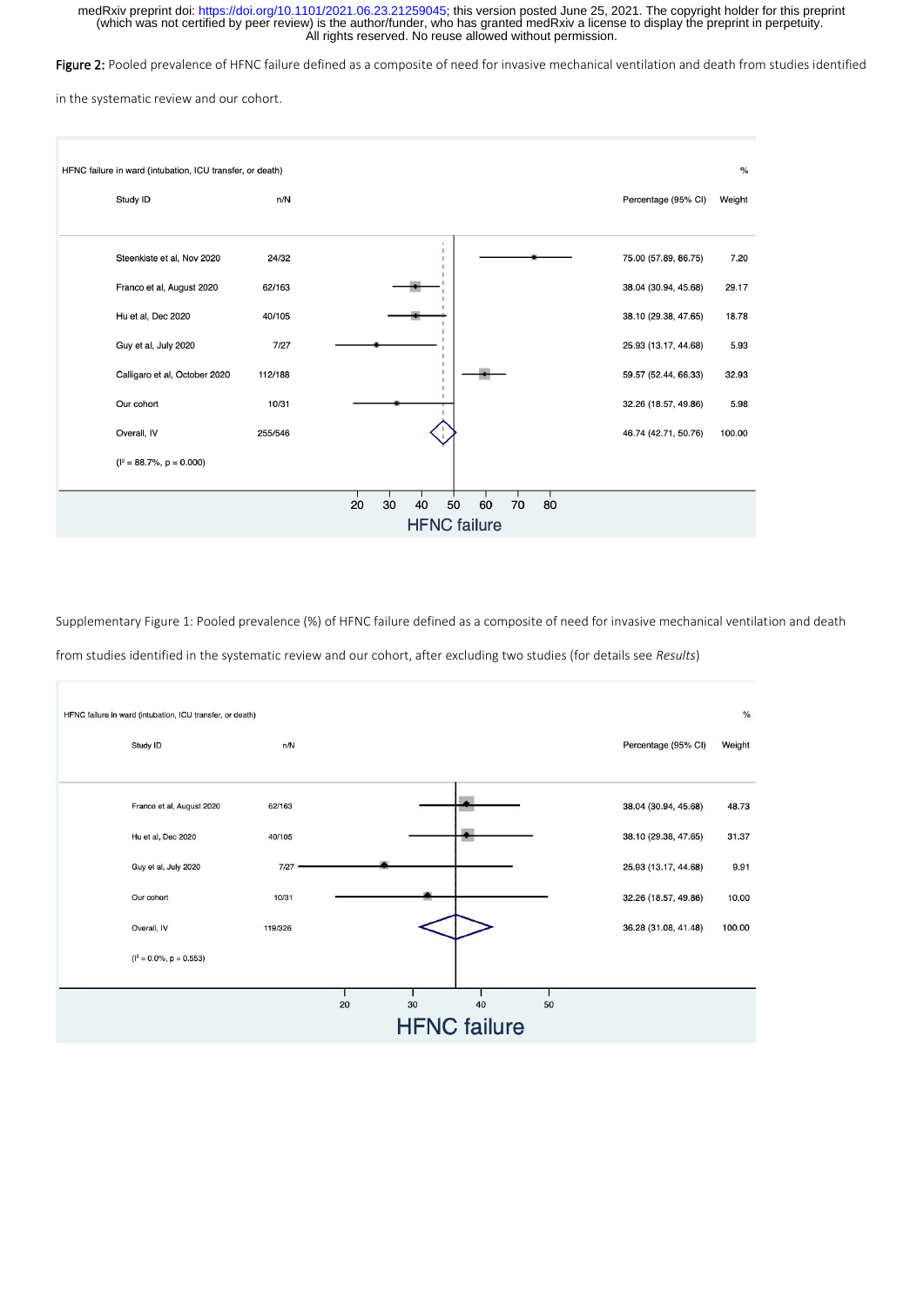Table 3: summary table of the systematically reviewed studies

| No.            | First author                                                                                                                                                                                                                    | Study population (N, Age,                                                                                                                                                             | Severity of                                                                                                                 | Duration of                                                                                                    | Hospital length                                                                                      | Need for invasive mechanical                                                                                                                                                                                                                                                                                                      |
|----------------|---------------------------------------------------------------------------------------------------------------------------------------------------------------------------------------------------------------------------------|---------------------------------------------------------------------------------------------------------------------------------------------------------------------------------------|-----------------------------------------------------------------------------------------------------------------------------|----------------------------------------------------------------------------------------------------------------|------------------------------------------------------------------------------------------------------|-----------------------------------------------------------------------------------------------------------------------------------------------------------------------------------------------------------------------------------------------------------------------------------------------------------------------------------|
|                | Country<br>Study design                                                                                                                                                                                                         | Sex)                                                                                                                                                                                  | hypoxemia                                                                                                                   | <b>HFNC</b> use                                                                                                | of stay (LOS)                                                                                        | ventilation (IMV) or mortality                                                                                                                                                                                                                                                                                                    |
| $\mathbf{1}$   | Steenkiste et al [14]<br>Nov 2020<br>Netherlands<br>Retrospective cohort<br>(Pre-print was identified<br>at the time of literature<br>review, while final<br>publication was available<br>at the time of manuscript<br>writing) | $N = 32$<br>Median age 79 (74-83)<br>years<br>Males=22(69%)<br>Frail patients with DNI<br>instructions despite<br>respiratory failure                                                 | Median SpO2/FiO2<br>ratio 157.5 (150-<br>163)                                                                               | Median 9.5<br>days (4.8-<br>17.5) in<br>survivors and<br>2.0 days (1.0-<br>3.0) in the<br>non-survivors        | Median LOS 15<br>days in<br>survivors and<br>4.9 days in non-<br>survivors                           | None were intubated (DNI order)<br>Mortality in 24 (75%)                                                                                                                                                                                                                                                                          |
| 2              | Chandel A et al [13]<br>December 2020<br><b>USA</b><br>Retrospective<br>observational                                                                                                                                           | $N = 272$<br>Mean age $57(\pm 13)$ years<br>Males= 180 (66%)                                                                                                                          | Mean SpO2 93%<br>ROX index at 2,6<br>and 12 hours $=$<br>$(4.5, 4.6$ and $4.7)$                                             | Median<br>duration 3<br>days (1-6<br>days)                                                                     | <b>Total hospital</b><br>stays for all not<br>given<br>Length of ICU<br>stay - mean<br>14(8,21) days | IMV in 108(39.7%) patients; 61 of<br>these within 48 hours<br>Mortality in 49(45%)<br>60.3%(164) had success<br>Early HFNC failure - 56%(61), late<br>HFNC failure in 47(43%)                                                                                                                                                     |
| 3              | Franco et al[12]<br><b>July 2020</b><br>Italy<br>Pre-print                                                                                                                                                                      | N= 163 (24.3% of 690<br>patients were on HFNC)<br>Mean age $60(\pm 13)$ years<br>Males=114(69.9%)                                                                                     | Mean PaO2/FiO2<br>$166(\pm 65)$                                                                                             | Not<br>mentioned                                                                                               | Length of<br>hospital stay<br>$19.2 \ (\pm 13.3)$<br>days                                            | DNI in 12/163<br>IMV in 47 (28.8%)<br>Mortality in 26 (16.9%)<br>HFNC failure in total 89 (55%)<br>patients                                                                                                                                                                                                                       |
| $\overline{4}$ | Ming Hu et al [10]<br>Dec 2020<br>China                                                                                                                                                                                         | $N = 105$<br>Mean age 65 years<br>Males= 51 (48%)                                                                                                                                     | PaO2/FiO2 116 at<br>start of HFNC<br>SpO2/FiO2 and<br>ROX (done at<br>2,6,12,24 hours<br>comparing failure<br>and success)  | Median<br>duration 5.0<br>days (2.5-9.0<br>days)                                                               | Hospital stay $-$<br>14 days(10.5-<br>$19$ days)                                                     | Mortality = $16/105$<br>HFNC failure in 40 (38.1%)<br>Young age, female sex, and lower<br>SOFA score were associated with<br><b>HFNC</b> success<br>ROX index at 6 hours had good<br>predictive capacity for HFNC<br>outcomes (AUROC, 0.798)                                                                                      |
| 5              | Guy et al [11]<br><b>July 2020</b><br>France                                                                                                                                                                                    | N=27 total<br>Median age 77(77-79)<br>Males= 22/27(81%)                                                                                                                               | Median PaO2/FiO2<br>ratio at<br>presentation 203,<br>and at the time of<br><b>HFNC</b> initiation<br>124                    | Median<br>duration 6<br>days (2-10<br>days)                                                                    | Median 17 days<br>$(14-22$ days)                                                                     | Mortality = $4(15%)$<br>HFNC failure in 7 (25%)<br>19 patients weaned from<br><b>HFNC</b>                                                                                                                                                                                                                                         |
| 6              | Jackson et al [22]<br>October 2020<br><b>USA</b><br>Abstract only                                                                                                                                                               | N=41 (of 70 total patients<br>on HFNC, remaining 29<br>were admitted to ICU)<br>Population characteristics<br>of all 70 patients: Mean age<br>64 $(\pm 18$ years)<br>Males= 45(64%) U | $\sim$                                                                                                                      | $\omega$                                                                                                       | $\omega$                                                                                             | Separate information for ward and<br>ICU patient outcomes were not<br>available. In Among all 70 patients:<br>Mortality in 24(34%)<br>Transferred from ward to ICU<br>18(26%)<br>Failure of HFNC in 21/70                                                                                                                         |
| 7              | Calligaro et al[9]<br>South Africa<br>October 2020                                                                                                                                                                              | N=188 (of total 293<br>patients, remaining 105<br>were admitted to ICU)<br>Population characteristics<br>of all 293 patients: Median<br>age 52(44-58) years<br>Males 163 (56%)        | Median PaO2/FiO2<br>was 68 (54-92)<br>Lower in those<br>who had HFNC<br>failure (63 [51–83]<br>vs 76 [58-102], p<br>(0.001) | Median<br>duration 6<br>days (3-9<br>days) in HFNC<br>success and 2<br>$days(1-5)$<br>days) in HFNC<br>failure | $\overline{\phantom{a}}$                                                                             | HFNC failure in 112/188 (59.6%) in<br>ward and 156/293 (53%) overall<br>Mortality = 130 ( of 271 patients who<br>had died or discharged [48%] while 22<br>patients had not attained at outcome]<br>Survival to hospital discharge was<br>128/129 (99%) and 11/140 (7%) in<br>those with HFNC success and failure,<br>respectively |

DNI= 'Do not intubate' order